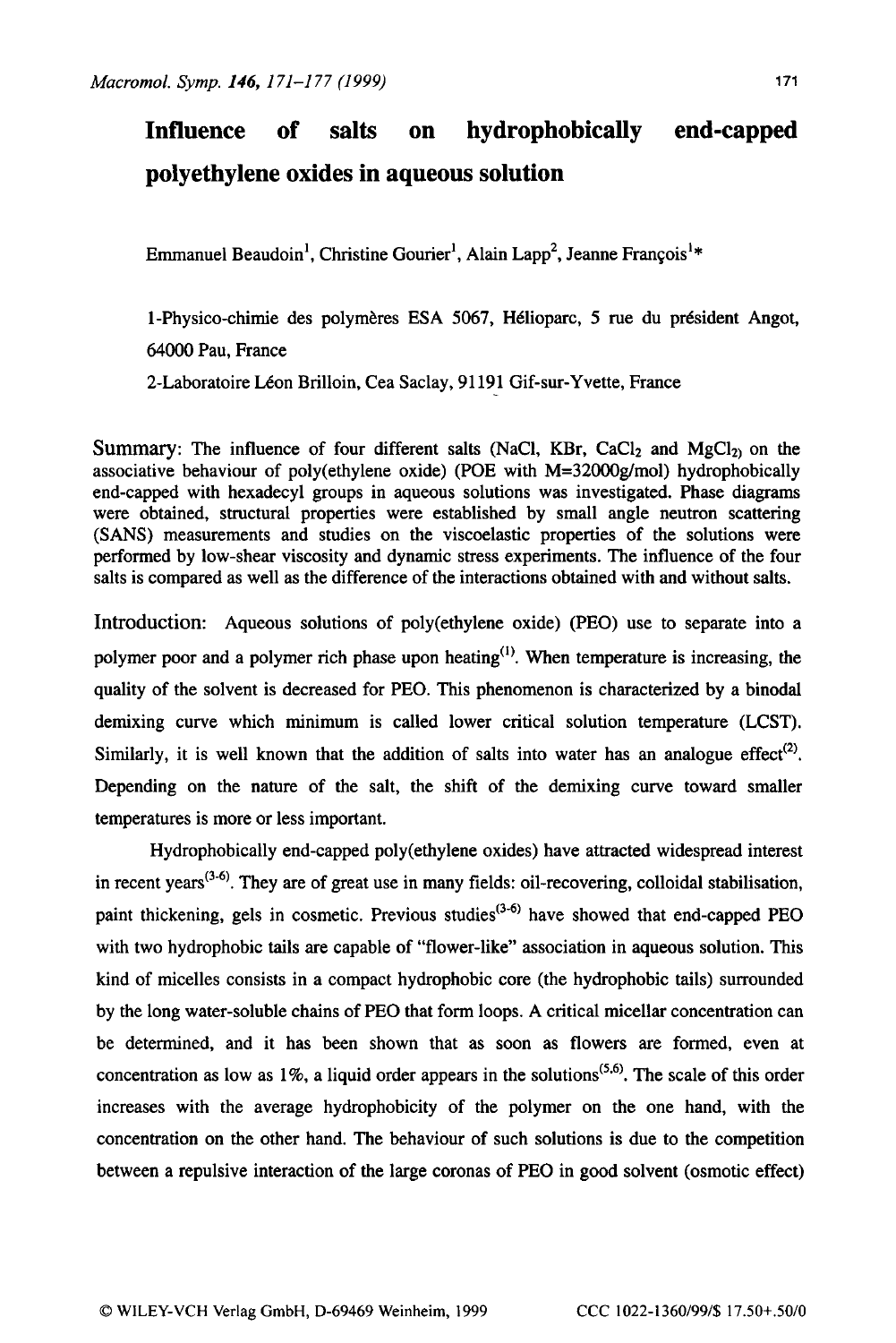and an attractive potential due to the hydrophobic tails that induces bridging between the microdomains. According to Semenov and  $al^{(7)}$  theoretical study, above the overlap concentration of the flowers, the structure and viscoelastic behaviour of these systems are more dominated by the strong repulsive potential than by a bridging phenomenon. Low shear viscosity measurements tend to confirm these predictions. Moreover, the introduction of hydrophobic tails fixed at the extremities of the PEO chains decreases the LCST in pure water. Nevertheless, quite different shapes of the demixing curves are obtained (see below). This depression of the LCST is more closely related to the bridging phenomena than to the molecular weight.

By decreasing the quality of the solvent for associative PEO, one can expect a decrease of repulsive effects between the PEO coronas, an enhancement of the bridging and some consequences on the viscoelastic properties. Consequently, in order to clearly understand the respective contributions of bridging and osmotic effects in these systems, it is interesting to systematically study one polymer either increasing the temperature of the water or introducing salts into water. Because of the evaporation of the aqueous solutions at high temperature, the latter solution appears more judicious.

This paper aims to study the associative properties of modified PEO when the quality of the solvent for PEO chains is modified by the introduction into water of these salts: NaCI, KBr, CaCl<sub>2</sub>, MgCl<sub>2</sub>. The associative polymer used is a poly(ethylene oxide) with two paraffinic end-groups of 16 carbon atoms with a urethane rotule. It is denoted C16N32. Solutions of this polymer are homogeneous in pure water at room temperature up to the crystallization concentration of the PEO. For these polymer solutions, phase diagrams are obtained, structural and viscoelastic properties are established with small angle neutron scattering **(SANS),** low-shear viscosity and dynamic stress experiments.

Material: The associative polymer C16N32 was synthesized and purified according to a method described elsewhere<sup>(6)</sup>. The molecular weight, the polydispersity index  $M_w/M_n$  and the fonctionalization rate f were determined by U.V., static light scattering and NMR measurements. The molecular weight of the PEO precursor was  $M_w=32000g/mol$  with Mw/M,=1.02 and f was found to be close to 100%. NaCl (Aldrich *99+%* purity), KBr (Prolabo, **98.5%** purity) and MgC12 (Aldrich, **98%** purity) were dried several hours at **90"** C before use, CaClz (Prolabo, min **94%** purity) was used without further purification.

**All** the solutions were prepared with water 3 times distilled on quartz. Depending on their concentrations, the solutions were stirred between **24** hours and several days before use.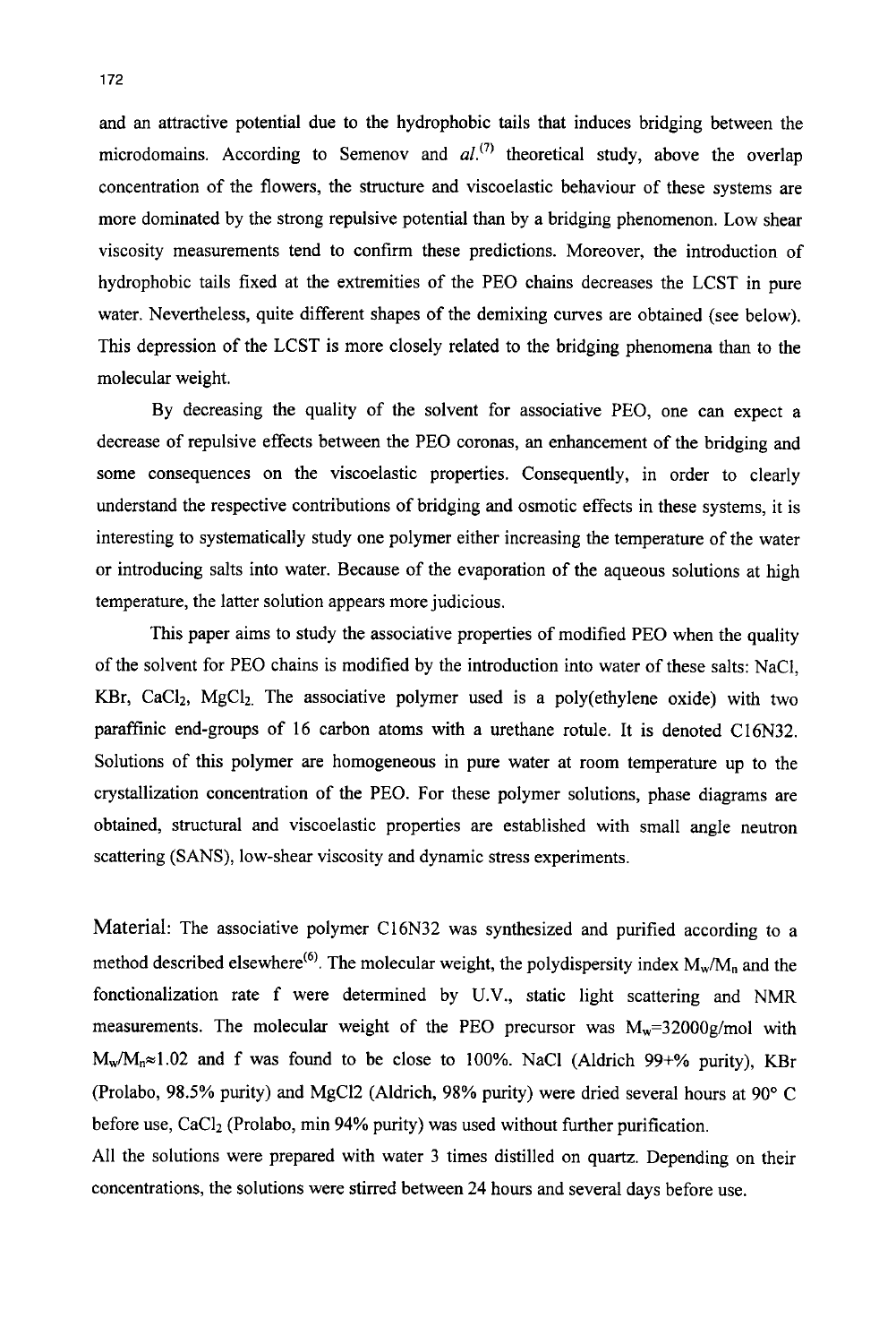Methods: *Phase diagram:* the phase diagrams of C16N32 with or without salt were obtained by simple visual observation of clouding while the temperature was increased for concentrations of polymers ranging from 0.1% to 10%. The concentration of salt was 3M. The solutions were heated in a thermostated oven.

*Small angle neutron scattering experiments (SANS):* SANS experiments on the different solutions were performed on the PACE instrument at Léon Brilloin Laboratory (LLB) (Saclay, France). The range of scattering vector covered was  $0.006\text{\AA}^{-1}$  <  $q$  <  $0.2\text{\AA}^{-1}$ . All the experiments were performed at  $20^{\circ}$ C and  $D_2$ O was used instead of  $H_2$ O as solvent.

*Viscosity:* A low shear Couette flow-type rheometer, Contraves LS30, working in a shear rate range from  $0.02$  to  $100\ \text{s}^{-1}$  was used to measure the viscosity of the solutions. The measurements were performed at 25 "C.

*Rheological measurements:* The viscoelastic properties of the solutions were investigated through dynamic spectroscopy experiments. On a Rheometrics dynamic stress rheometer operating with a Couette cell, a sinusoidal stress  $(\tau = \tau_0 \cos(\omega t))$  was imposed to the solution, and the storage and loss modulii  $(G'(\omega))$  and  $G''(\omega)$  ) were recorded. For each pulsation  $\omega$ ranging from 10<sup>-3</sup> rad/s and 100 rad/s, the maximum amplitude  $\tau_0$  was chosen small enough to have a linear variation between applied stress and measured strain. In order to limit evaporation of water the rheological experiments were performed at 5°C.

Results: *Phase diagram:* Figure 1 shows the binodal demixing curves of PEO 32000 and C16N35 solutions with and without salt for polymer concentrations ranging from 0 to 20 **g/d.** It has been divided into four graphs, one for each salt, in order to allow an easier comparison of the influence of the different salts on the unmodified PEO and on the associative one. First, one can observe a systematic reduction of the solubility of unmodified POE 32000 for all the salts, the demixing curves being shifted toward lower temperatures. Without salt the LCST of POE 32000 is about equal to 105°C, while its value is around 90°C for 3M CaCl<sub>2</sub> and MgCl<sub>2</sub> solutions and around 80 $^{\circ}$ C and 55 $^{\circ}$ C for 3M KBr and NaCl respectively. For the associative polymer, as expected, hydrophobic tails of C16N32 highly decrease the solubility of the polymer: the LCST of C16N32 without salt is about equal to 62°C. Moreover, the shape of the demixing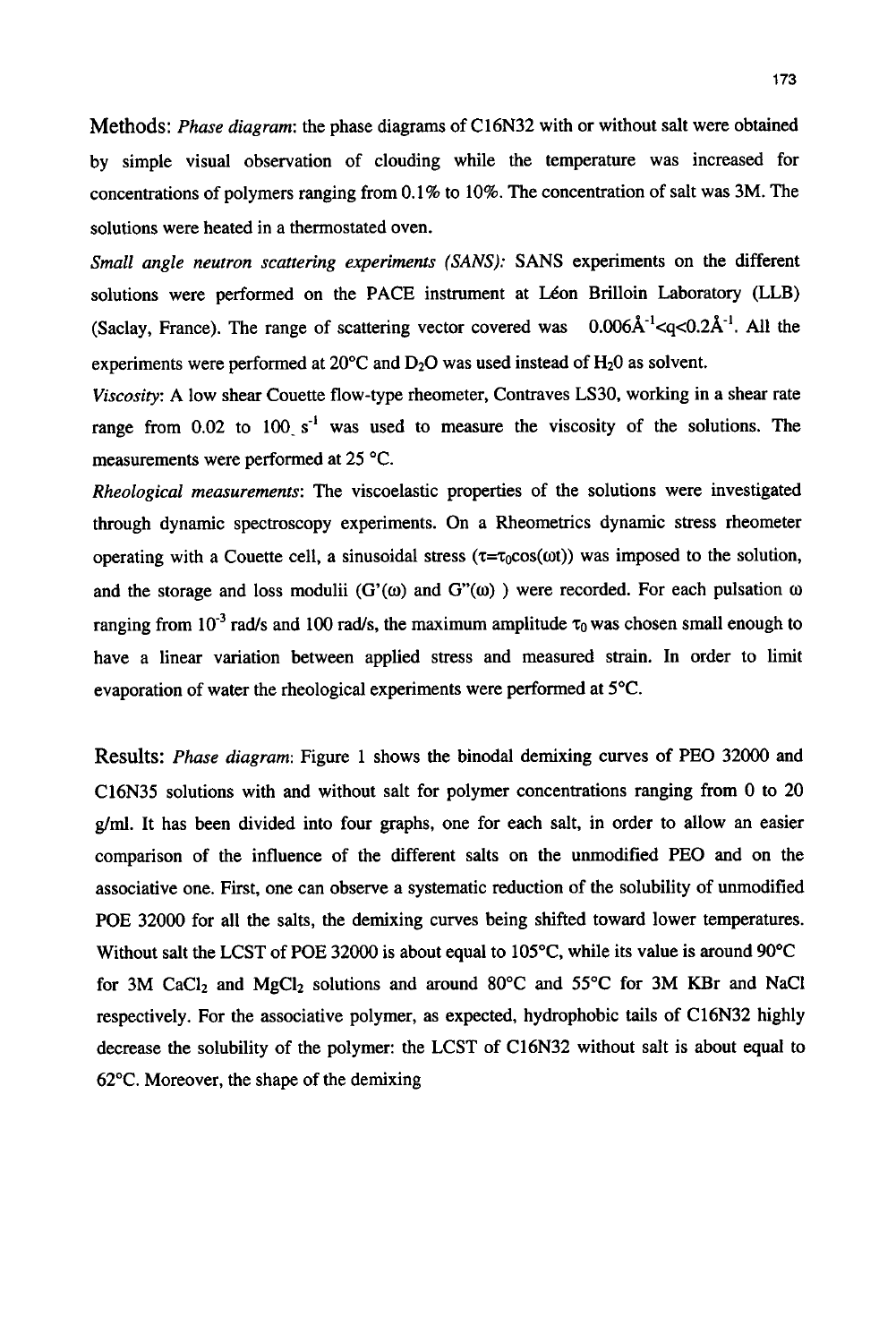

**Fig. 1: cloud point temperatures versus concentration of POE 32000 and C16N32 in pure water and in**  3M salted solutions (a) NaCl, (b) KBr, (c) CaCl<sub>2</sub>, (d) MgCl<sub>2</sub>.

curves is quite different from that of the precursor. At low concentrations, the temperature of the binodal curve sharply decreases when the concentration increases. After the LCST is reached, the temperature of the demixing curve increases with C16N32 concentration, quite sharply in a first step, then more gently. This effect is much more pronounced with **KBr** and NaCl solutions (monovalent cations) than with  $CaCl<sub>2</sub>$  and  $MgCl<sub>2</sub>$  ones (divalent cations). Indeed, at room temperature, for concentrations ranging from 0.5 g/ml to 1.25 g/ml and from 0.1 **g/mI** to 2.2 g/ml, **KBr** respectively NaCl solution shows two different phases. The influence of the divalent cations  $Ca^{2+}$  and  $Mg^{2+}$  are also of a great interest. For small concentrations, the binodal curve is below that of POEM in pure water. In other words CaCIz and MgCl<sub>2</sub> increase in a first step the hydration of the associated polymer.

*SANS*: For concentrations c of polymer ranging between 1.5% and 25%, solutions of C16N32 in pure water and in presence of KBr and CaCl<sub>2</sub> (3M) were systematically studied by SANS. At concentration as low as **1.5%,** a shoulder is observed. At **c=** 3% a well-defined diffraction peak is observed. This peak is shifted toward high value of q when c increases. This peak proves the existence of a local organisation into the solution. We can consider than the characteristic distance d between the ordered scattering objects is given by  $d=2\pi/q_{max}$ . Figure 2 shows the evolution of this distance with c for C16N32 in pure water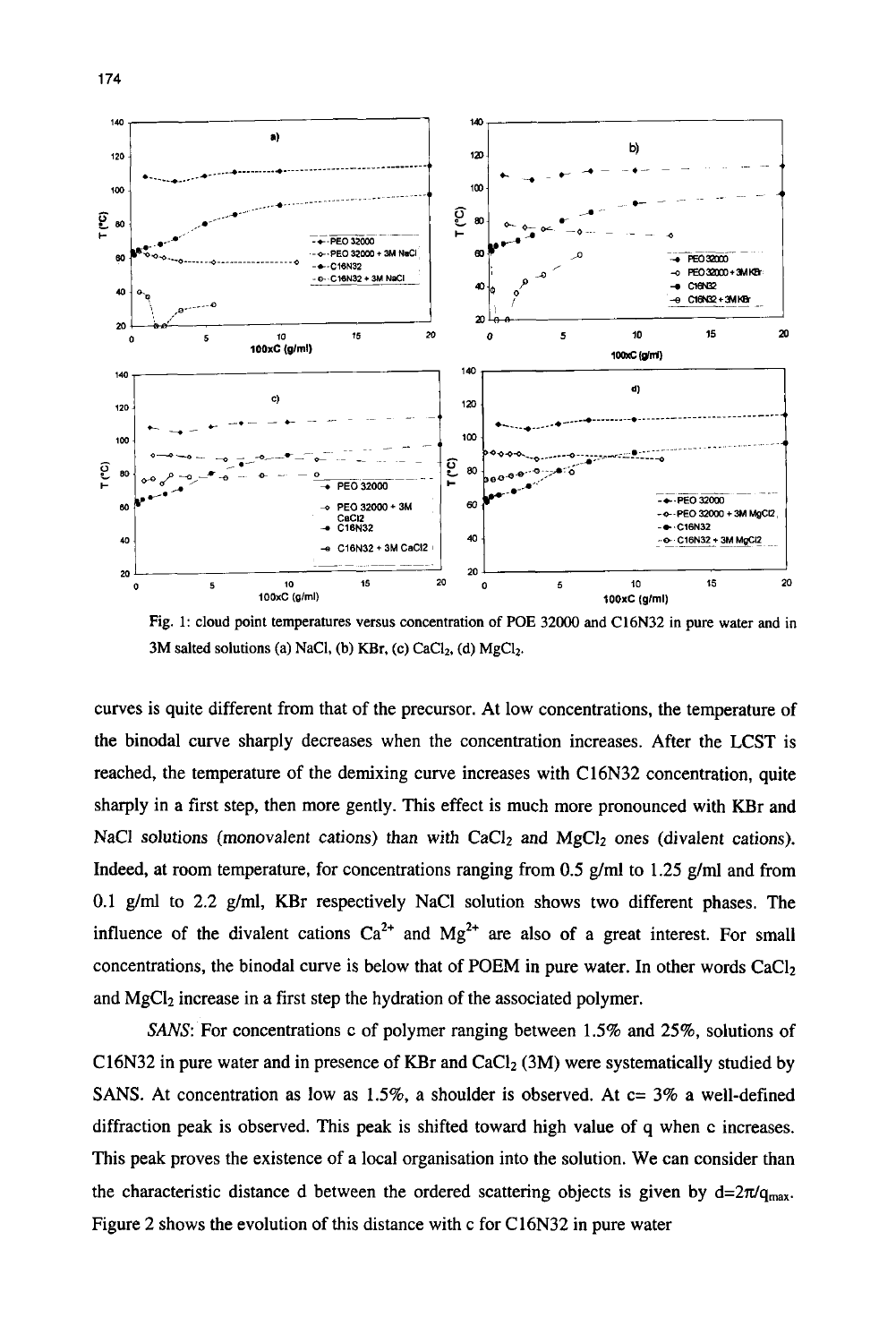

and in the presence of 3M KBr or CaC12. d sharply decreases at low concentration, then tends to stabilize. As one can note, CaC12 has no effect on d, KBr gives rise to a small increase of d.

*Viscosity*: The relative viscosity  $\eta_r = \eta/\eta_0$  of PEO 32000 in pure water on the one hand and of C16N32 solutions in pure water and with 3M NaCl, KBr, CaCl<sub>2</sub> and MgCl<sub>2</sub> on the other hand is reported versus the concentration on figure 3. If at low concentration  $\eta_r$  of C16N32 does not differ from that of the equivalent unmodified PEO 32000, it is much higher for the associative polymer above a concentration of about 0.006 g/ml. With or without salt, the evolution of the relative viscosity with the concentration of the C16N32 solutions shows three different regimes. At low c,  $\eta_r$  is around 1 and does not increase a lot. Then a second regime takes place where  $\eta_r$  sharply increases with concentration but much more gently. Let us remind that for concentrations ranging between 0.1 g/ml and 2.2 g/ml with NaCl and between 0.5 g/ml and 1.25 g/ml with KBr, solutions of C16N32 have demixed. This explains the absence of experimental data in this range of c. If we exclude it, we can note that KBr and NaCl have no effect on  $\eta_r$ . At the contrary, in the presence of divalent cations, for a given concentration,  $\eta_r$  is much higher than in the presence of monovalent cations or with pure water.

*Rheology:* The curves of figure **4** show the evolution of the storage and loss modulii (G' and G') of C16N32 in pure water when the pulsation *o* is increased. Despite the very low value of G' at low  $\omega$ , G' and G"vary respectively as  $\omega^2$  and  $\omega$  over a very large range of pulsation. This phenomenon is typical of that of a solution following a maxwellian behavior with one relaxation time ( $\tau \approx 10^{-2}s$ ). At  $\omega \approx 0.05$  rad/s G' stops to decrease. Even if this plateau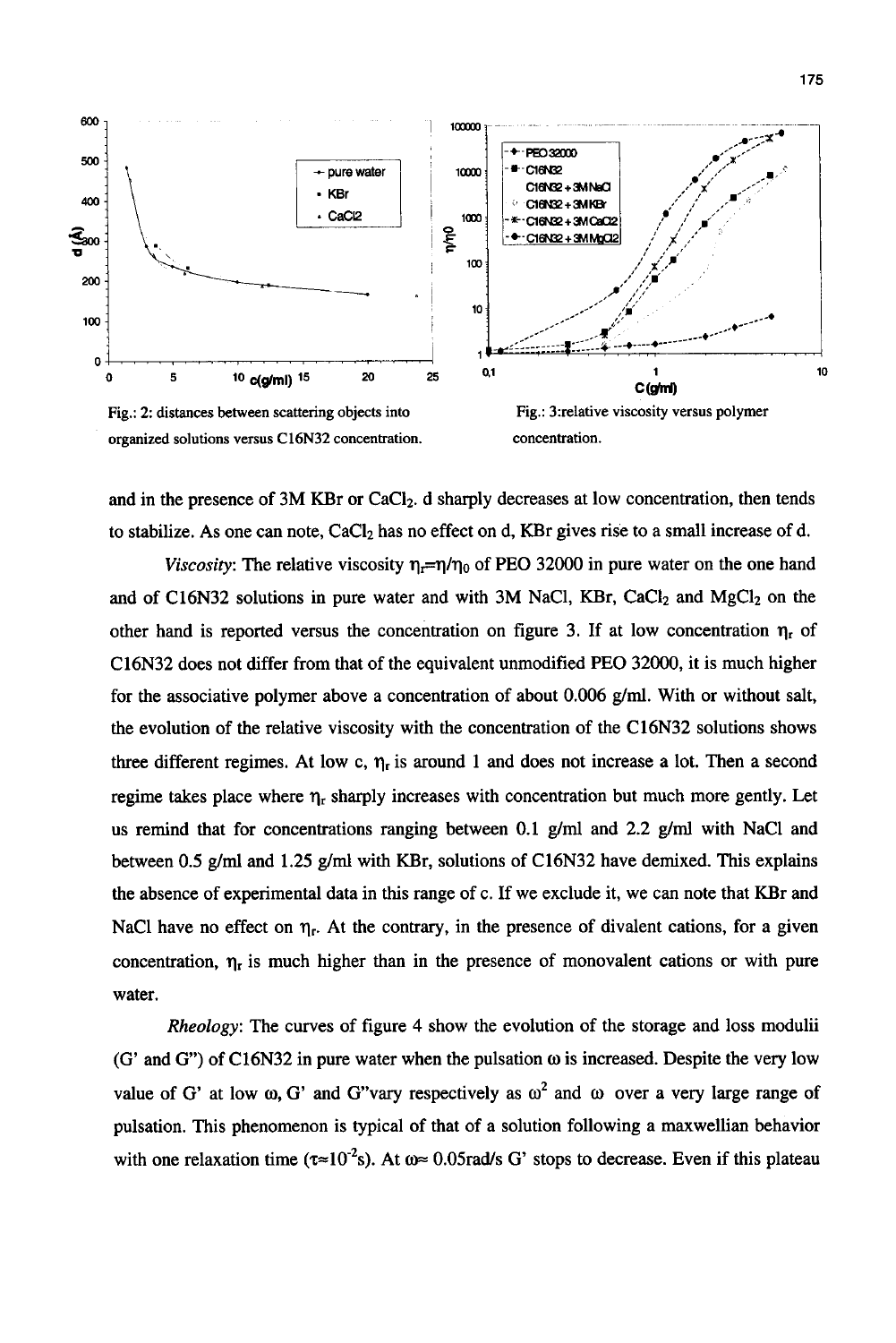appears at very low value of  $G'$  (0.0007 Pa), it is reproducible and shows the existence of a second very slow relaxation mode.

CaCl<sub>2</sub> has major influence on the viscoelastic properties of the C16N32 solutions. The cross over is translated toward small frequencies ( $\approx$ 6rad/s ( $\tau$ =0.16s) instead of more than 100 rad/s for the polymer in pure water). In the terminal zone, *G'* and *G*" follow power laws  $G' \propto \omega^n$  and  $G'' \sim \omega^p$  with n and p smaller than 2 and 1 respectively. Below 0.03 rad/s one can observe a significant break of the slope for G' corresponding to a second relaxation time  $\tau \approx 300$ s.



**Fig. 4** : *G'* **and G" versus w for C16N32 at 5% concentration and 5°C. (a) in pure water, (b) with 3M CaC12.** 

Discussion and conclusion : From the knowledge about the influence of salts on the unmodified PEO solutions on the one hand, and about the associative properties of hydrophobically end-capped PEO in pure water, on the other hand, one could expect the following effects of salts on C16N32:

- decrease of solubility: the overlap of "flowers" should occur at higher concentration due to the collapse of corona, by analogy with what happens when PEO chain length decreases for a given hydrophobic tail (see Figure 5 )
- increase of the aggregation number inducing an increase of the intermicellar distance -
- slight decrease of viscosity related to the fact that intramolecular loops should be favored with respect to intermicellar bridges -

Our experimental results seem to follow such predictions, in the case of monovalent cations, even if the viscosity depression is not significant. One can observe that organization of the micelles is not affected while corona repulsion was expected to be screened out by salts, even if the intermicellar distance is increased as expected.